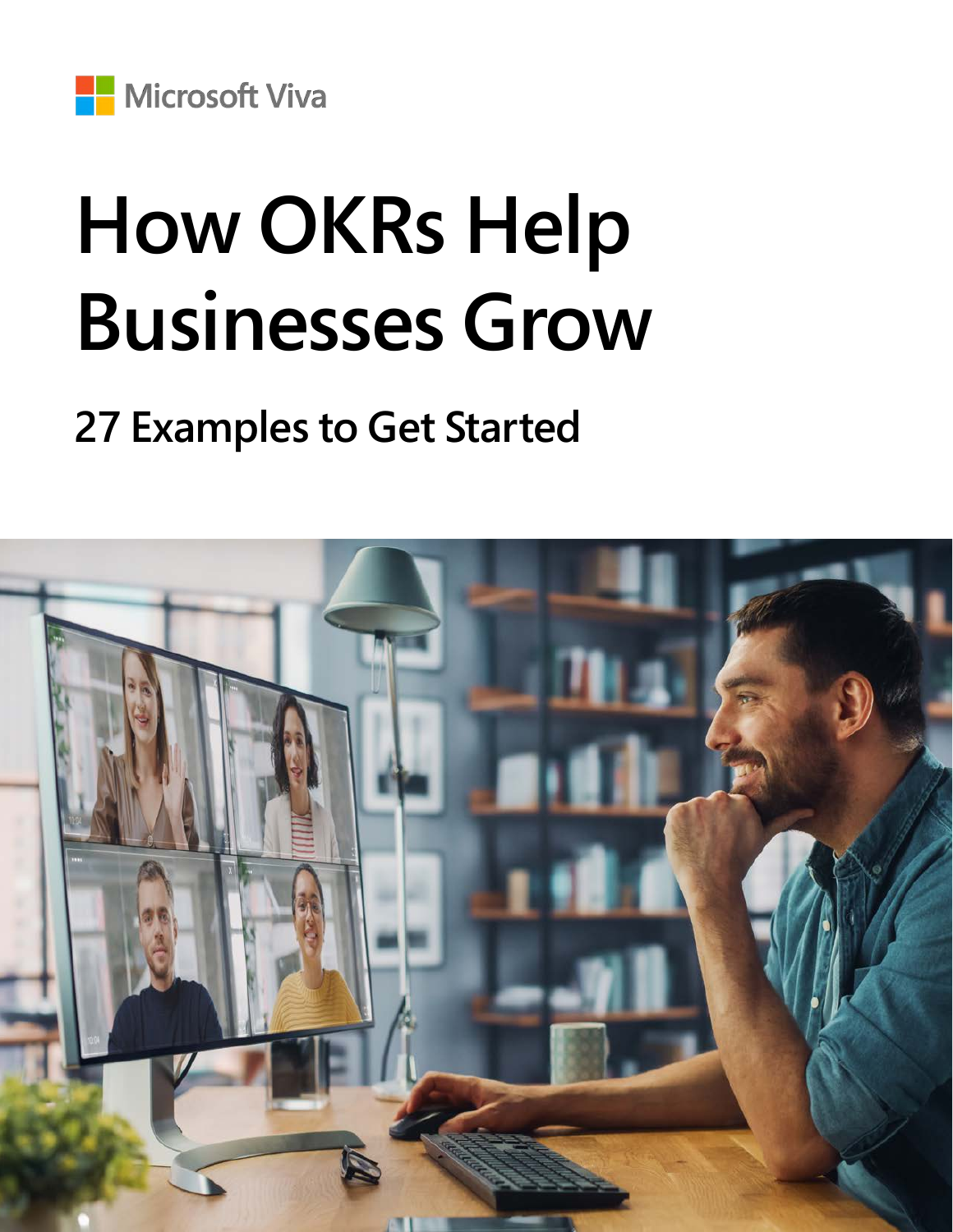### **Contents**

| Company-Wide and Department-Wide OKRs: How They Align25 |  |
|---------------------------------------------------------|--|
|                                                         |  |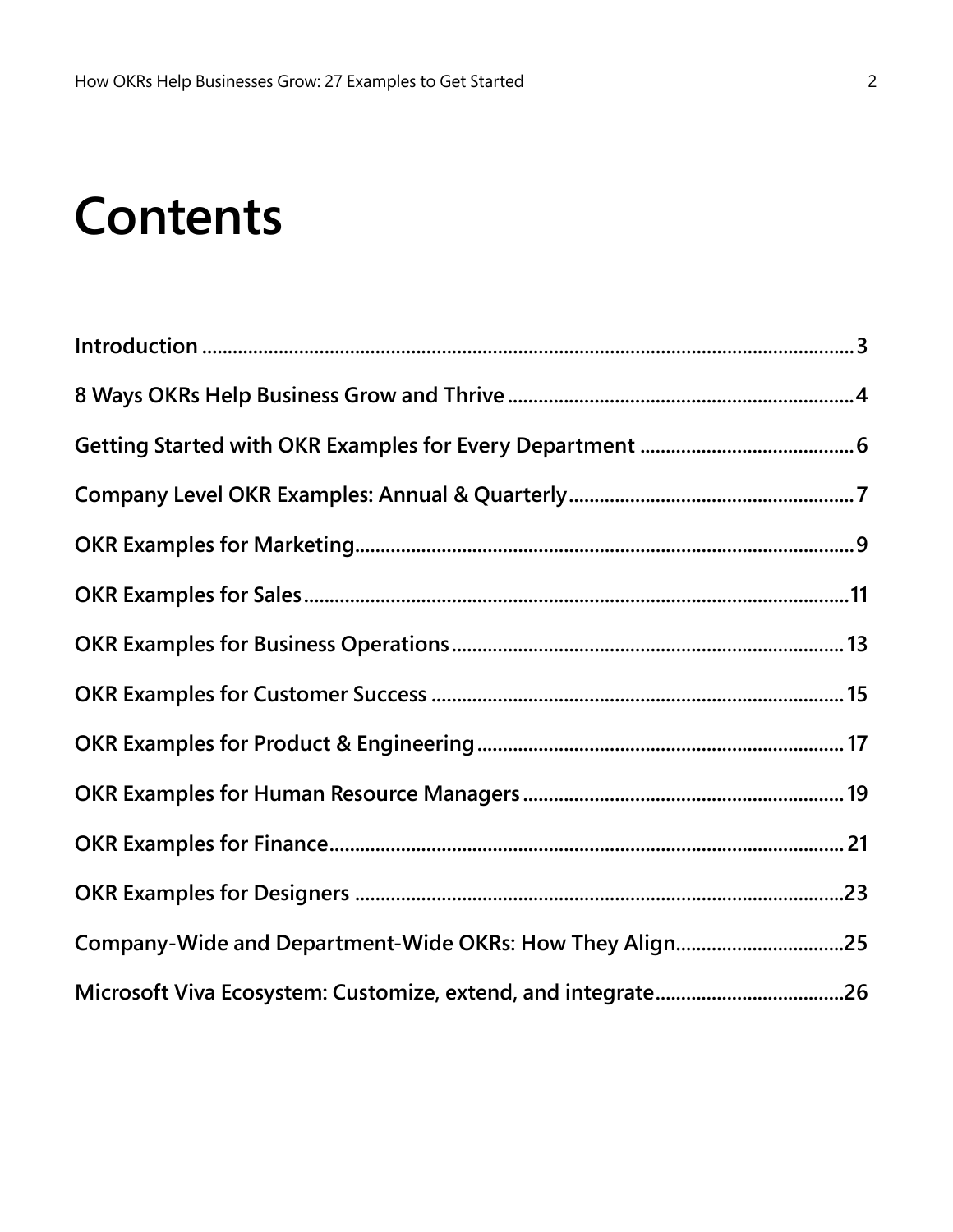### **How OKRs Help Businesses Grow**

**27 Examples to Get Started**

**Some of the world's most innovative businesses, from Intel to Google, have embedded Objectives and Key Results (OKRs) into their business. Why? OKRs help organizations focus less on task assignment and completion, and more on collective goal-setting and accomplishment. OKRs fuel focus and enable employees to think more comprehensively about the mission and direction of the business — and their unique role in that direction.**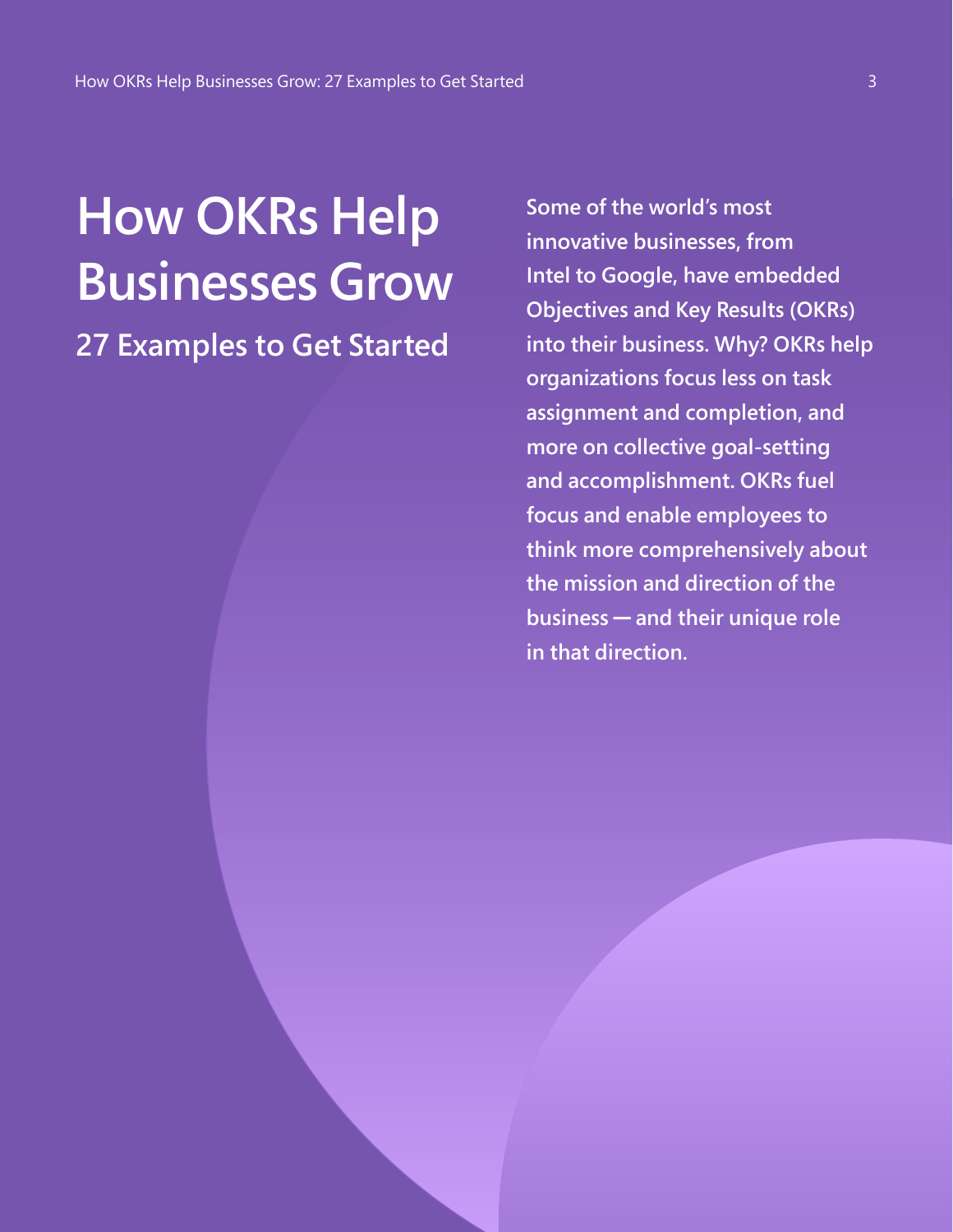### **8 Ways OKRs Help Businesses Grow and Thrive**

**1. Focus and discipline:** When an organization rallies around a focused number of goals, it reduces distraction and allows everyone across the company to better prioritize their time and manage their workload. Rather than spending time on menial tasks and one-off initiatives, teams are more disciplined and focused on the projects that drive the business closer towards accomplishing its OKRs.

**2. Alignment and cross-functional cooperation**: The larger a company is, the harder it is to keep everyone aligned and working towards the same goals. The use of shared OKRs improves collaboration among departments and teams. Employees can quickly identify goals, contributors, and unify against competing initiatives. Together, they solve interdependencies and find better ways to work together towards broader company objectives.

**3. Reduced time for setting goals:** OKRs force organizations to rely less on the "set it and forget it" mentality, and instead, conduct more frequent check-ins and review cycles. The simple OKR rhythm of check-ins and reviews also makes the goal-setting process faster and easier, drastically reducing the time and resources spent on the setting, reviewing, and adjustment of goals.

**4. Clearer communication:** OKRs create a clear and concise view of the company and team-wide goals and priorities. This consolidated version of truth improves transparency, allowing everyone to see top business priorities and understand how their work contributes to organizational growth.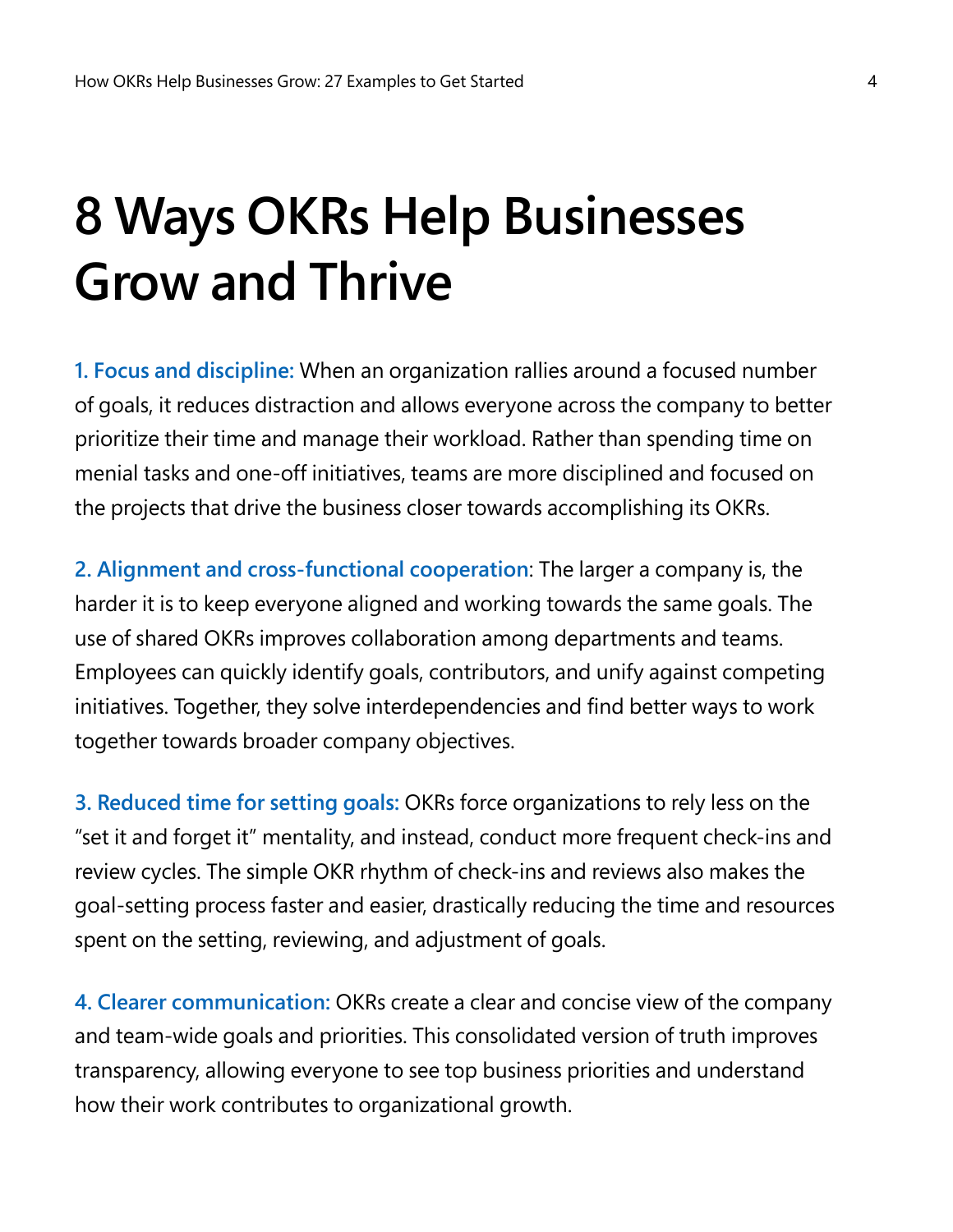**5. Increased employee engagement:** OKRs are designed to focus on larger goals that require the contribution of multiple team members and functional areas. Having a multi-alignment approach for goal-setting helps connect all employees to the company mission and vision, as well to each other's goals where appropriate–thereby increasing engagement and collaboration.

**6. Autonomy and accountability:** Because company-wide objectives are designed to include multiple teams and employees, everyone has a clear direction of what they need to accomplish and their measures for success. This method holds employees accountable for their roles and responsibilities but provides them autonomy over their day-to-day methods and workflow processes.

**7. Bolder goal-setting:** One of the core foundations of OKRs is the idea behind stretch goals. When the company embraces the idea of stretch, it empowers employees to set bigger, more audacious goals. Using stretch goals (also known as "moonshot goals") helps employees stretch creative limits and encourages them to set bolder, more challenging goals that help spark business innovation.

**8. Agility and innovation:** The cadence of frequent goal-setting allows the broader business to come together and align on progress and identify new priorities. Additionally, it allows teams to pivot direction when needed. Shorter goal cycles empower teams to quickly adapt to new business realities and shifting priorities, ultimately increasing innovation and reducing wasted time.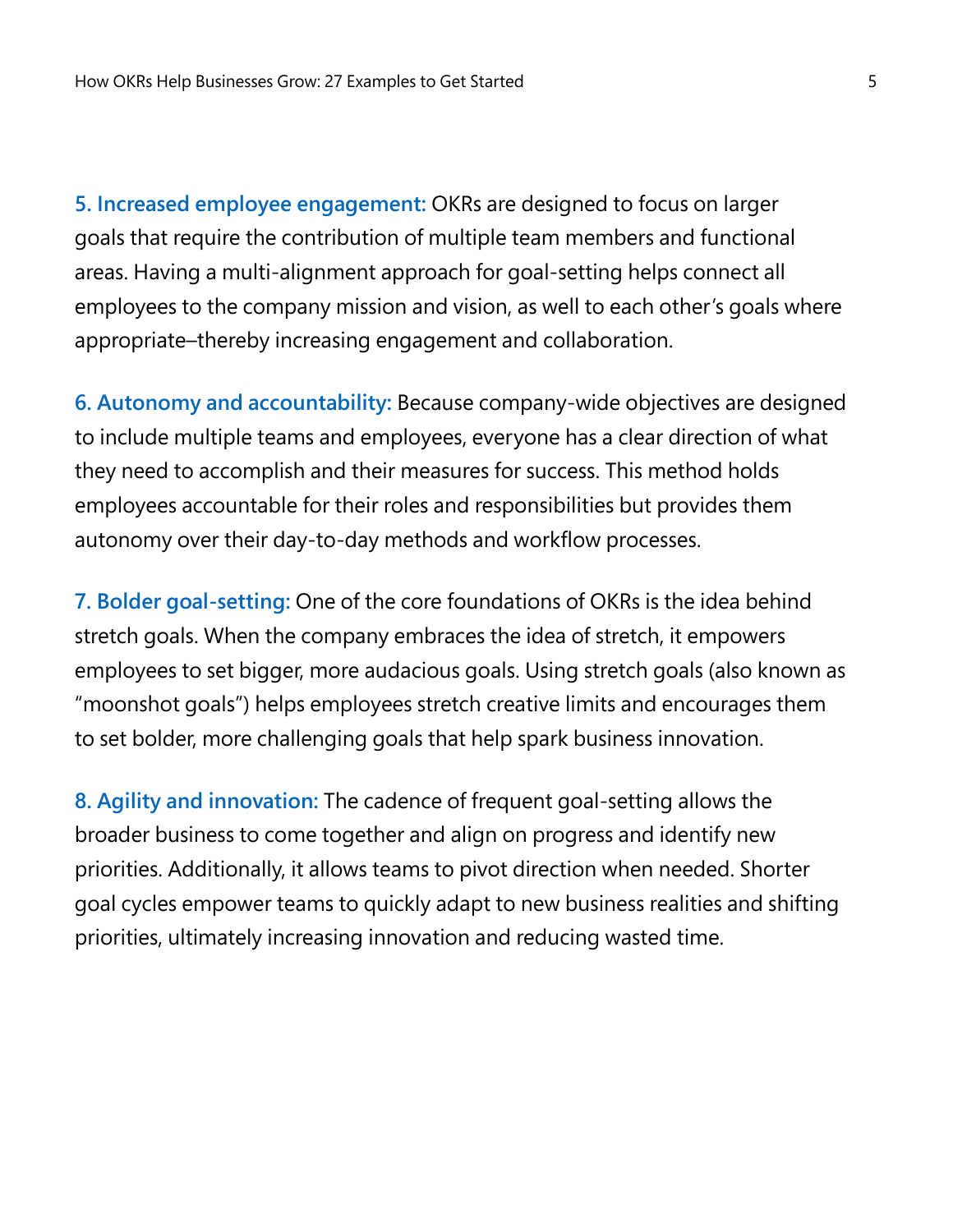## **Getting Started with OKR Examples for Every Department**

**Objectives:** Qualitative, aspirational goal an individual, team, or company wants to achieve. It is the final result or outcome.

**Key Results:** Measurable, quantitative metrics that contribute to the achievement of an objective. These results show the progress of how close an individual or team is to achieving an objective.

**Key Initiatives and Projects:** These are the actions that will be taken to achieve key results.



### **Additional resources:**

- **1. [Viva Goals Adoption Guide](https://go.microsoft.com/fwlink/?linkid=2193441)**
- **2. [Viva Goals OKR Success Toolkit](https://go.microsoft.com/fwlink/?linkid=2193803)**
- **3. [OKR Maturity Model](https://go.microsoft.com/fwlink/?linkid=2193442)**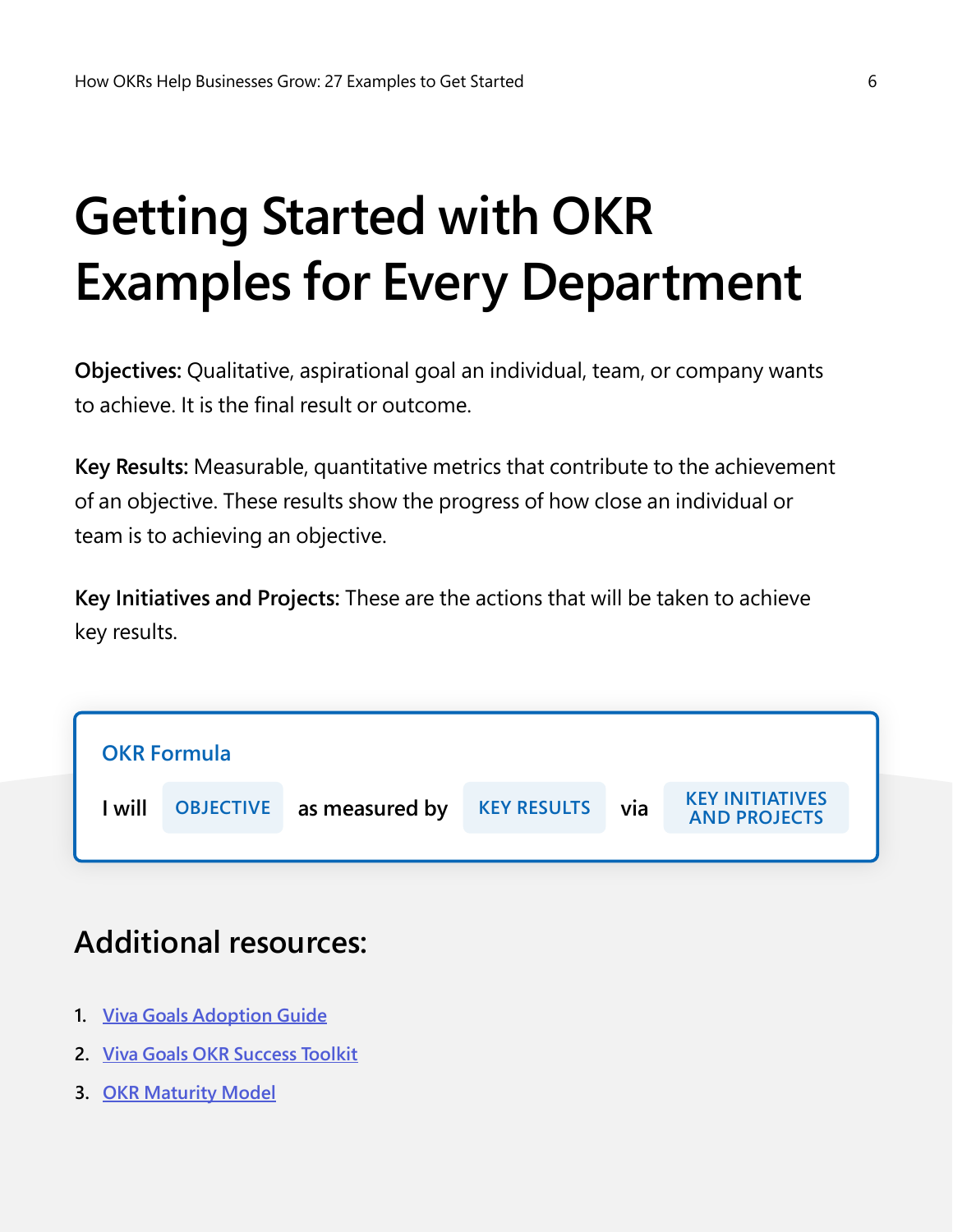## **Company-Level OKR Examples: Annual & Quarterly**

### **Example 1**

**Annual Objective:** Double annual revenue in order to create a profitable and sustainable company

**Annual Key Result:** Increase ARR from \$12m to \$24m

**Quarterly Objective:** Increase revenue and optimize sales processes to ensure we reach double annual revenue

**Quarterly Key Result:** Increase new product sales from \$12m to \$15m in Q1

**Key Initiative:** Develop new sales enablement materials

### **Example 2**

**Annual Objective:** Build a world class company culture to attract and retain the best employees

**Annual Key Result:** Reduce voluntary attrition of our employees from 25% to 10%

**Quarterly Objective:** Improve our DEI commitment to better reflect the local community that we serve

**Quarterly Key Result:** Improve the ratio of female applicants from 20% to 30%

**Key Initiative:** We are committed to increase diversity through recruitment at universities in 3 new geographic regions.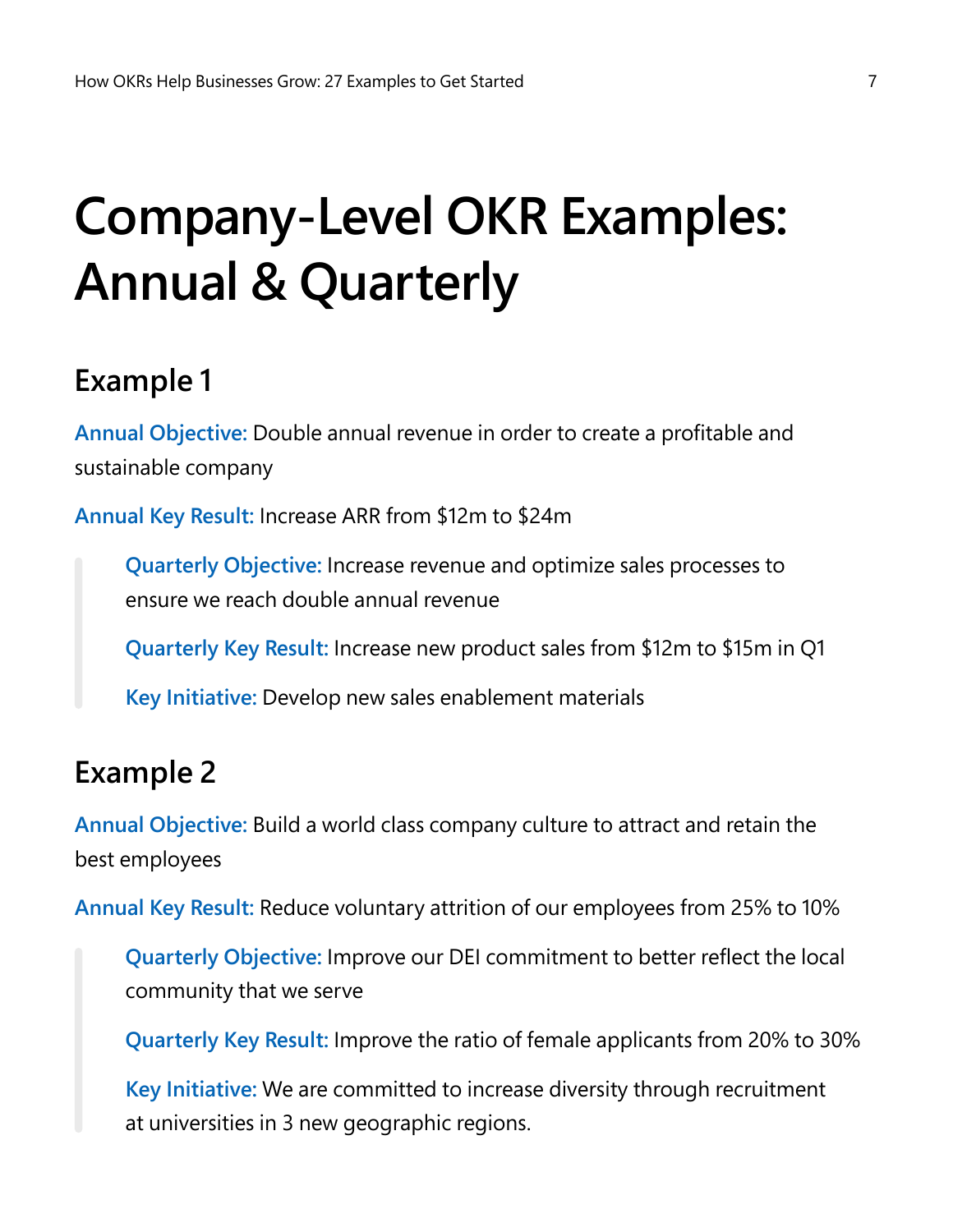**Annual Objective:** Elevate our brand presence in order to attract new prospects and create a fiercely loyal customer following

**Annual Key Result:** Achieve 5000 positive G2 reviews

**Quarterly Objective:** Increase brand presence among major channels in order to attract new prospects

**Quarterly Key Result:** Get 60K signups by launching new features

**Key Initiative:** Develop new social media campaign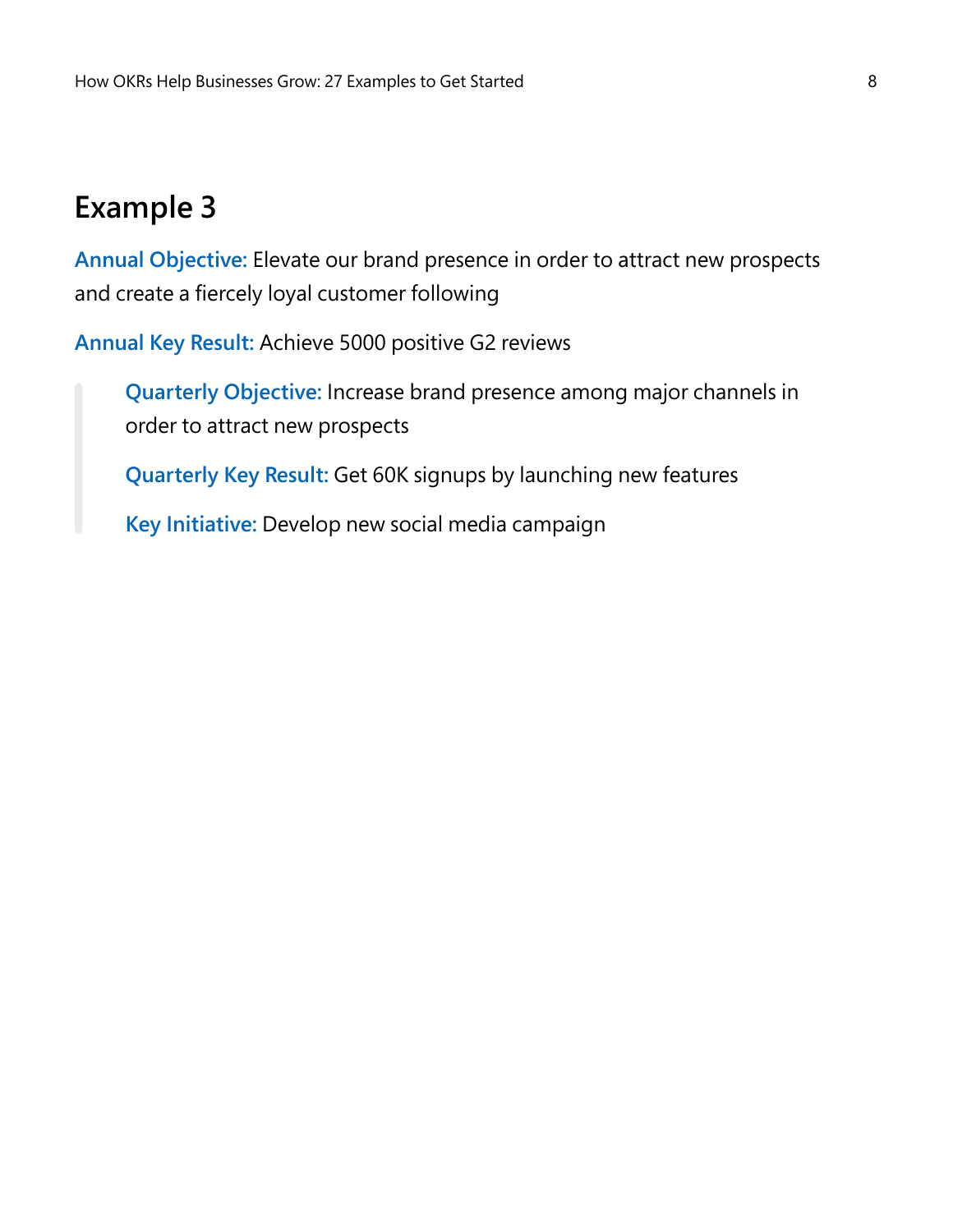### **OKR Examples for Marketing**

### **Example 1**

**Objective:** Improve our brand presence through media channels to strengthen brand as a leader

**Key Result 1:** Increase monthly website visitors by 10% **Key Result 2:** Grow social media followers from 50,000 to 75,000 **Key Result 3:** Grow NPS score from 7 to 8 **Project 1:** Develop a social media campaign **Project 2:** Develop a NPS survey

### **Example 2**

**Objective:** Improve our marketing funnel to become the vendor of choice in the industry

**Key Result 1:** Execute 6 targeted lead campaigns by Q1

**Key Result 2:** Acquire 950 new MQLs for sales by Q1

**Key Result 3:** Drive \$10M in marketing-generated pipeline by Q1

**Project 1:** Update marketing materials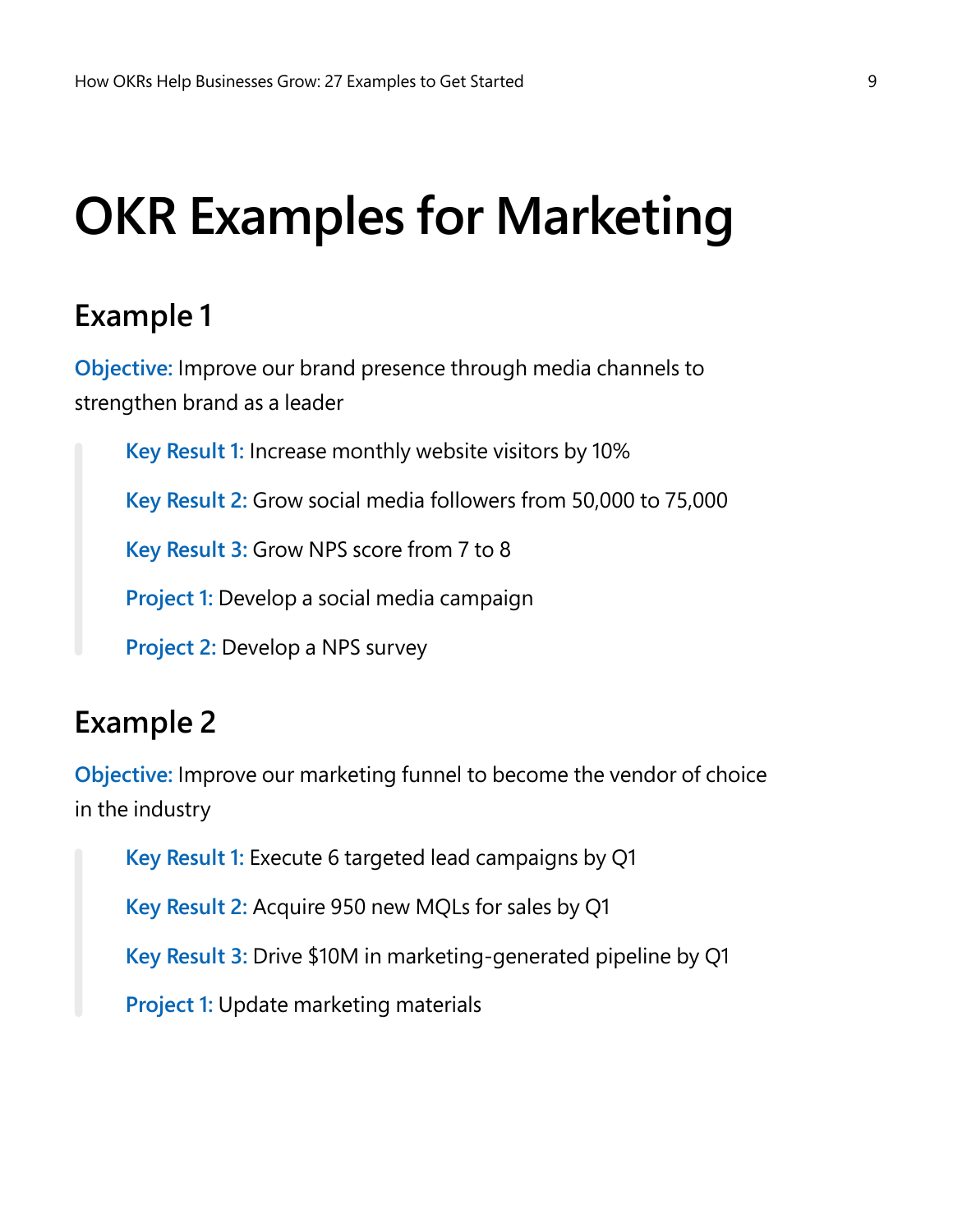**Objective:** Improve quality of blog content to establish ourselves as thought leader in the space

**Key Result 1:** Gain 1,500 new blog subscribers **Key Result 2:** Increase content shares and mentions from 200 to 500 **Key Result 3:** Increase avg. Time on page from 3:00 to 4:00 **Project 1:** Develop a blog content strategy plan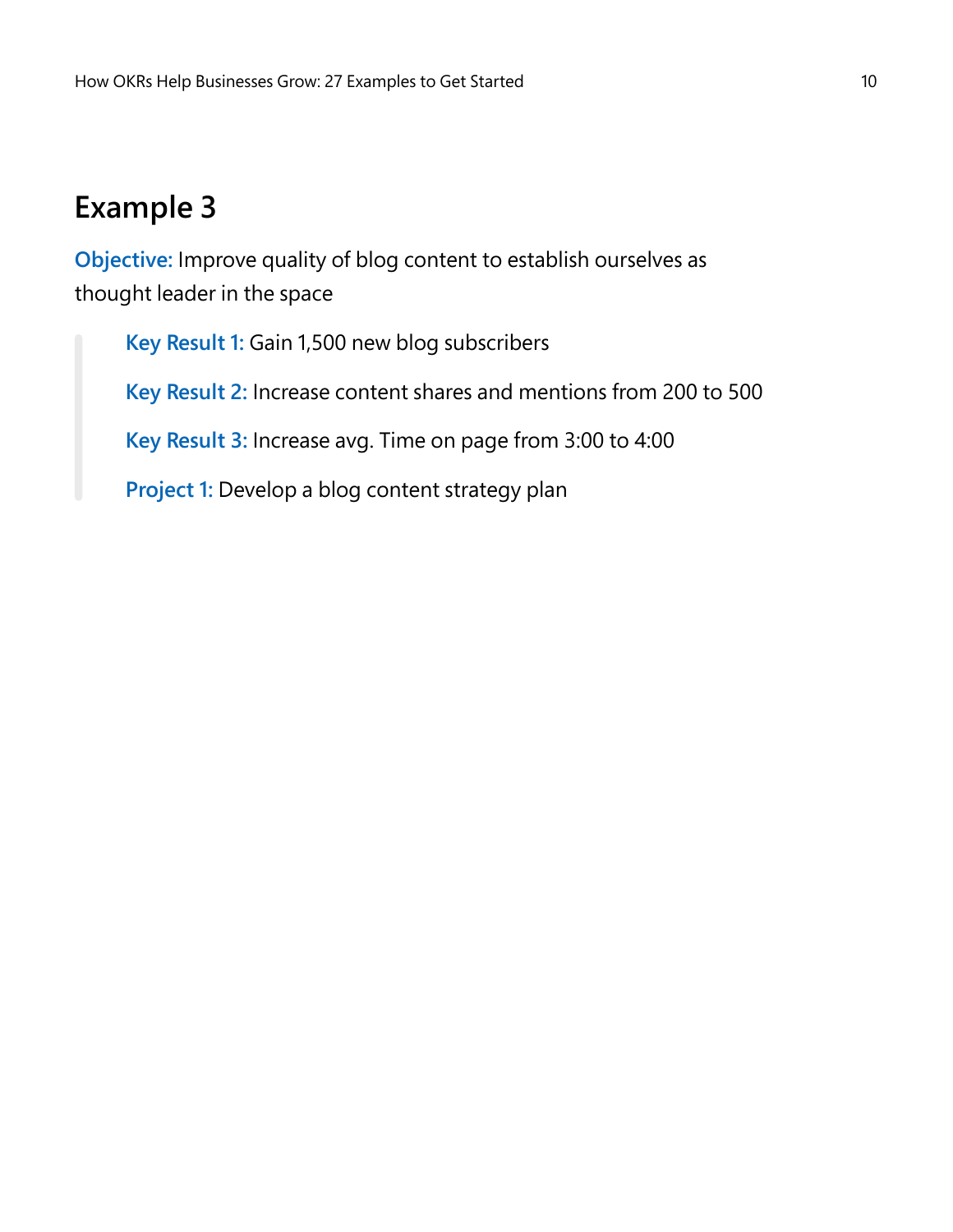### **OKR Examples for Sales**

### **Example 1**

**Objective:** Drive record-breaking growth in Q4 to increase financial stability

**Key Result 1:** Hire 4 new AEs for the enterprise sales team **Key Result 2:** Generate 3.5M in new mid-enterprise sales pipeline

**Key Result 3:** Reduce closed/lost opportunities from 100 to 25

**Project 1:** Create AE job description

### **Example 2**

**Objective:** Add \$1M ARR via sales to new customers in FY22

**Key Result 1:** Close \$500k in new enterprise (ENT) deals1

**Key Result 2:** Close \$300k in new mid-market (mm) deals

**Key Result 3:** Close \$200 in new small and medium-sized business (SMB) deals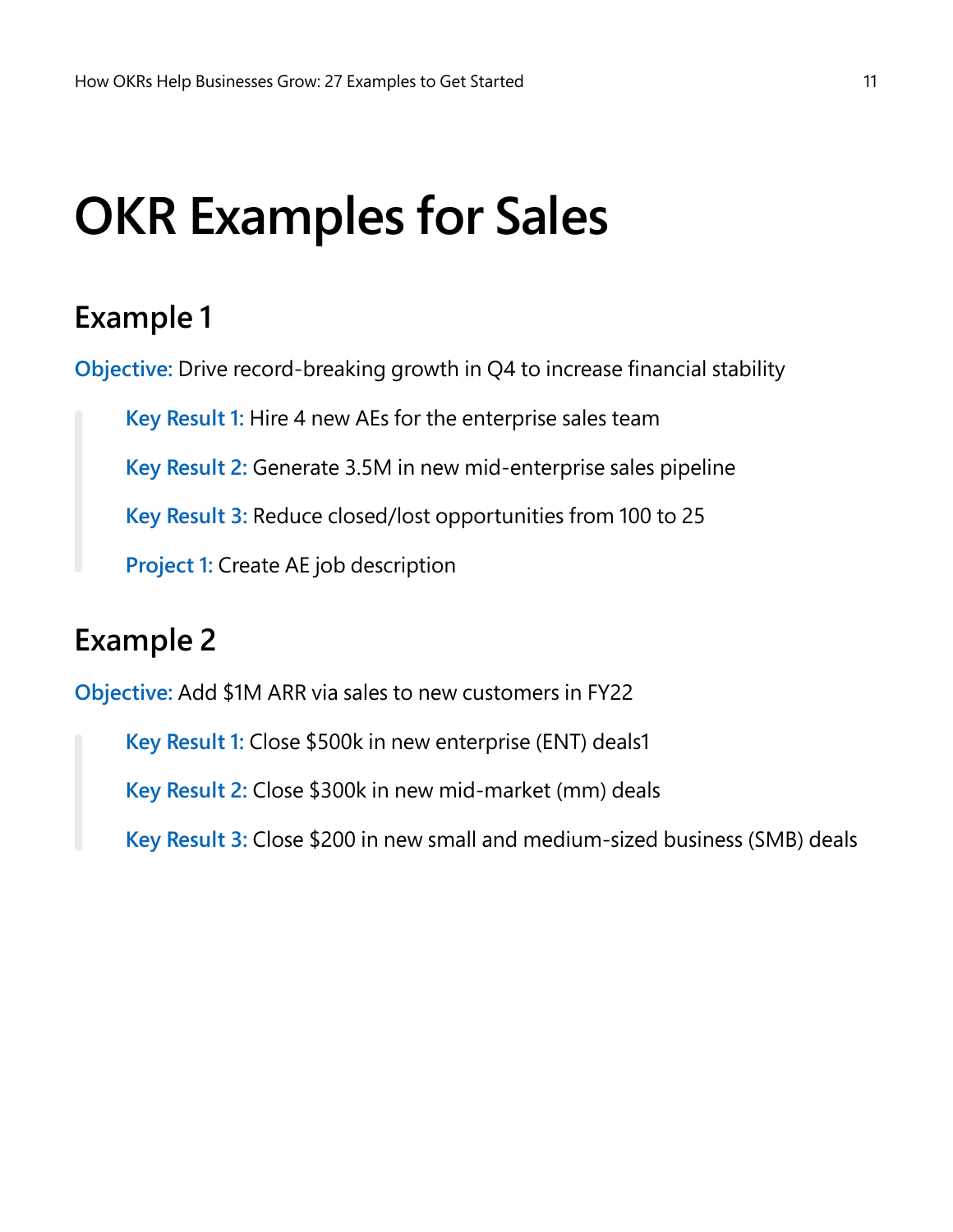**Objective:** Move to a territory-focused sales model in order to expand footprint

**Key Result 1:** AE an SDR pairings create 10 outbound-generated opportunities in their territory

**Key Result 2:** 100% of AEs complete their territory strategy presentation

**Key Result 3:** Leads per territory are within 20% variance

**Project 1:** Create new territory-focused sales enablement materials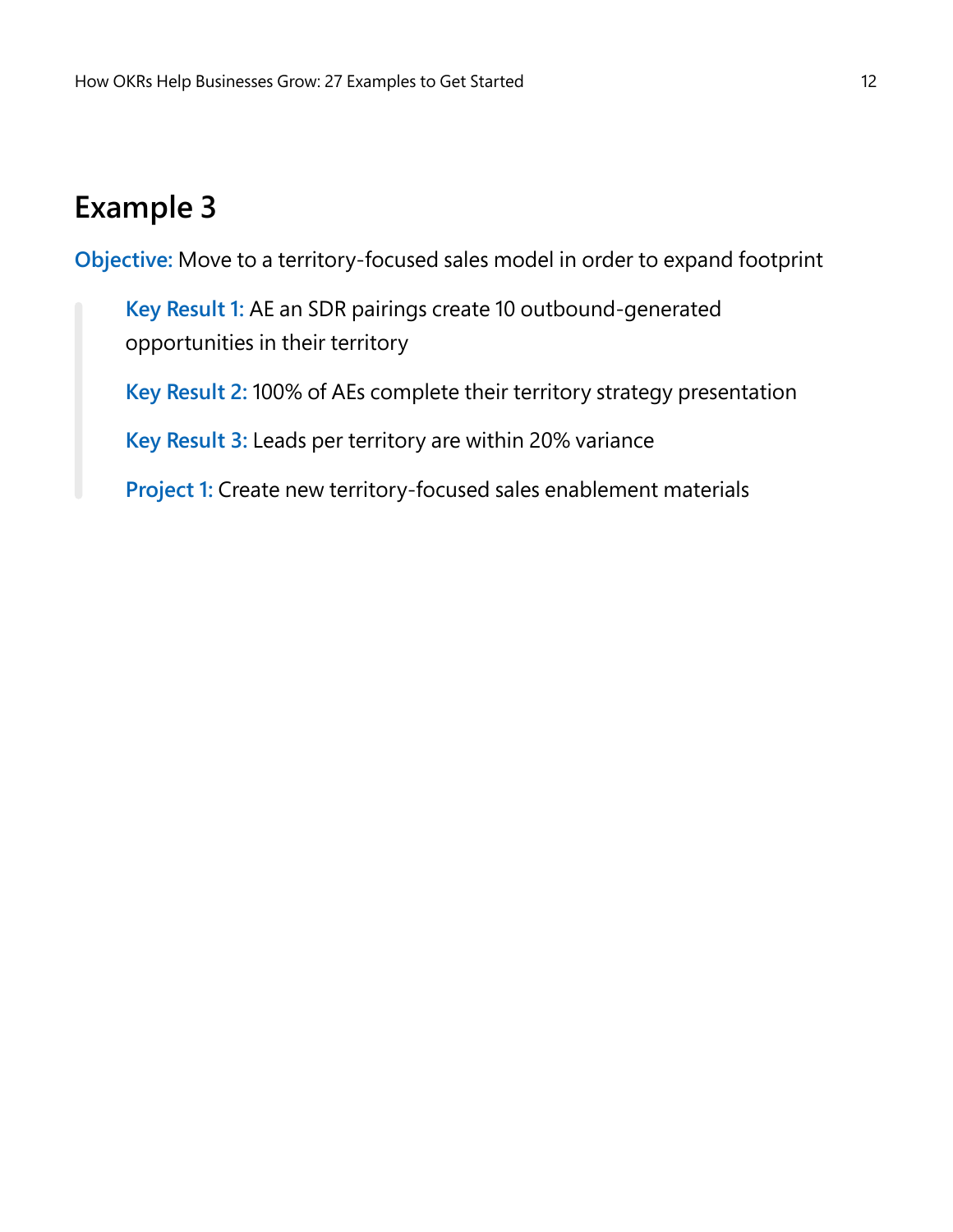## **OKR Examples for Business Operations**

### **Example 1**

**Objective:** Provide best-in-class revenue operations in order to support the GTM teams

**Key Result 1:** Increase pipeline velocity from \$30,000 to \$45,000

**Key Result 2:** Increase customer and user data unified between Marketo and Salesforce from 80% to 90%

**Key Result 3:** Decrease weekly hours of manual effort from 3 to 1 by improving subscription management process

#### **Example 2**

**Objective:** Decrease cash burn QoQ in order to keep the company financially stable

**Key Result 1:** Consolidate internal work tools to decrease monthly spend from \$12,000 to \$8,000

**Key Result 2:** Increase employees working full time from home from 20% to 50% of workforce

**Key Result 3:** Decrease variable expenses from 8% to 6%

**Project 1:** Adjust company-wide audit process from quarterly to monthly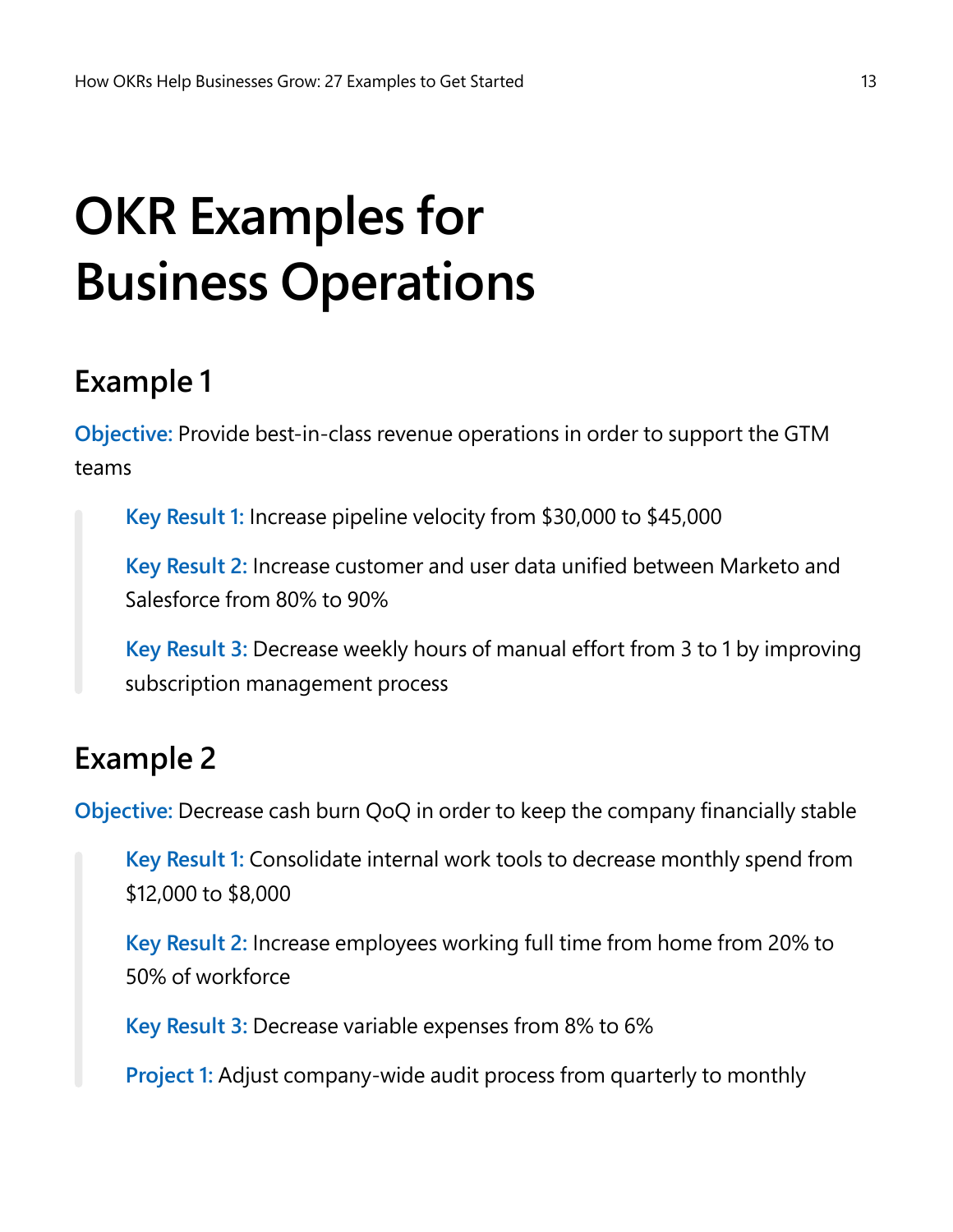**Objective:** Scale company operations efficiently and effectively in order to better serve our customers and employees

**Key Result 1:** Double supply chain capacity from 10,000 to 20,000 units

**Key Result 2:** Improve profit margin from 12% to 16%

**Key Result 3:** Increase employee NPS score to 80%

**Project 1:** Build capacity model report for each department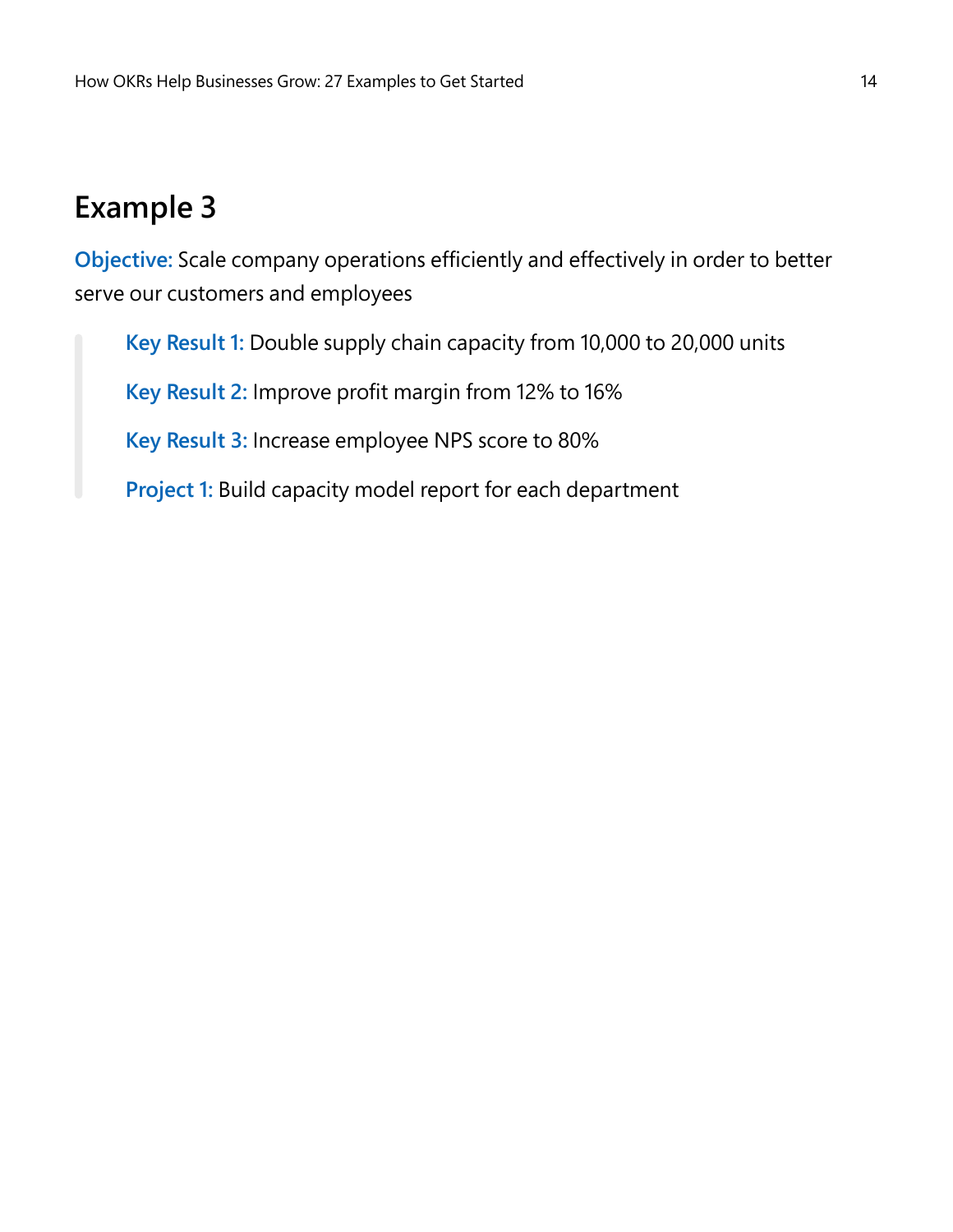## **OKR Examples for Customer Success**

### **Example 1**

**Objective:** Scale and improve implementation and adoption process in order to accelerate time to value

**Key Result 1:** 90% of all customers live in 4 weeks

**Key Result 2:** 90% of customers reach their engagement threshold within two weeks of going live

**Key Result 3:** Increase implementation CSAT from 60% to 70%

**Project 1:** Build implementation infrastructure, reporting, and help documentation

**Project 2:** Refine and document account handoff process with sales

### **Example 2**

**Objective:** Drive customer expansion in order to increase profit margins

**Key Result 1:** Increase customer expansion revenue from \$1M to \$2M

**Key Result 2:** 100% of key accounts have a QBR this quarter

**Key Result 3:** Increase referral pipeline from 20 to 50 opportunities

**Project 1:** Complete success plan for 100% of key accounts

**Project 2:** Finalize new QBR deck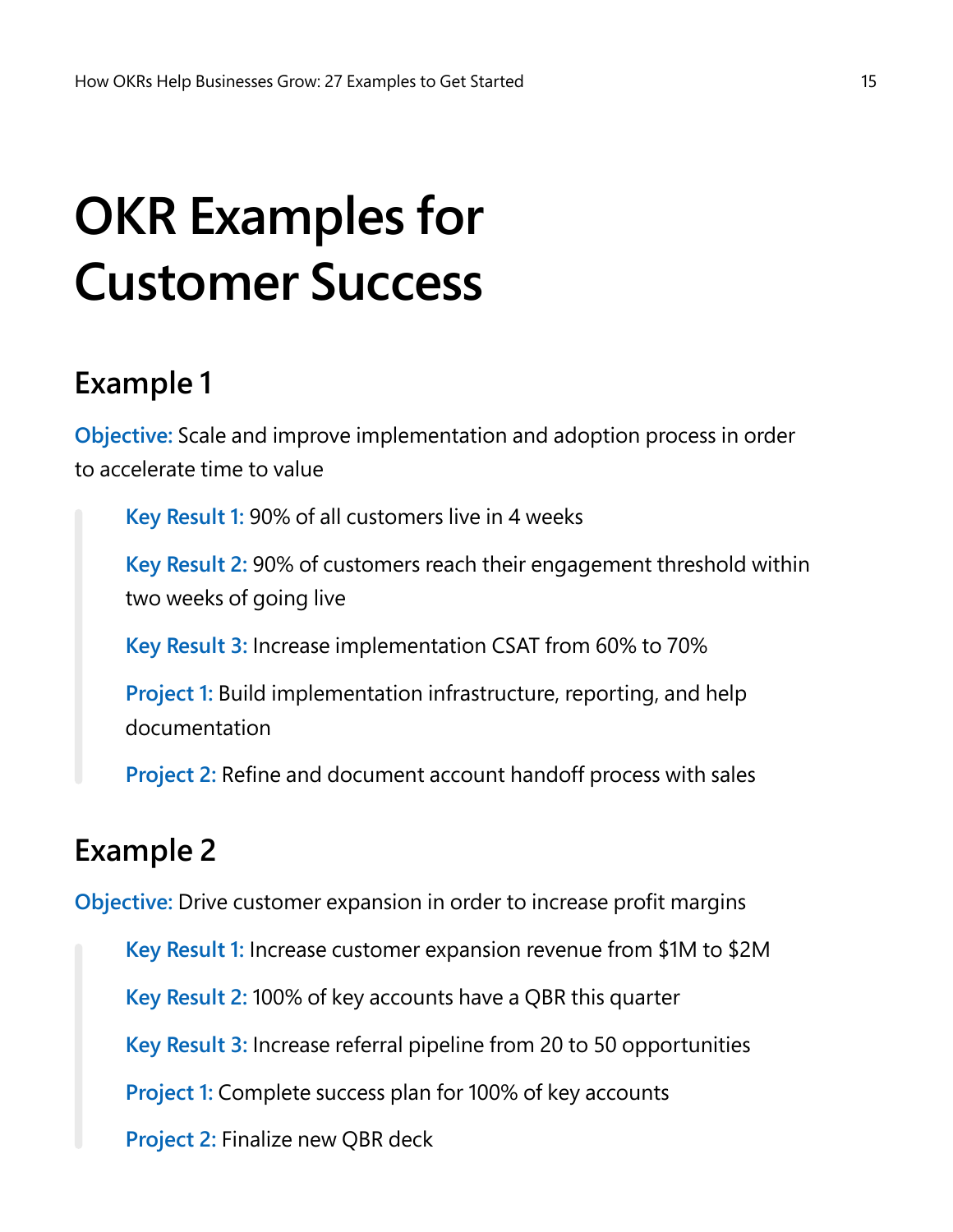**Objective:** Optimize training process in order to increase product adoption

**Key Result 1:** Increase key account MAU from 250,0000 to 350,000

**Key Result 2:** Increase customer-facing knowledge base articles from 25 to 100

**Key Result 3:** Double participation at success office hours from 500 to 1,000 people

**Project:** Outline customer events calendar for next two quarters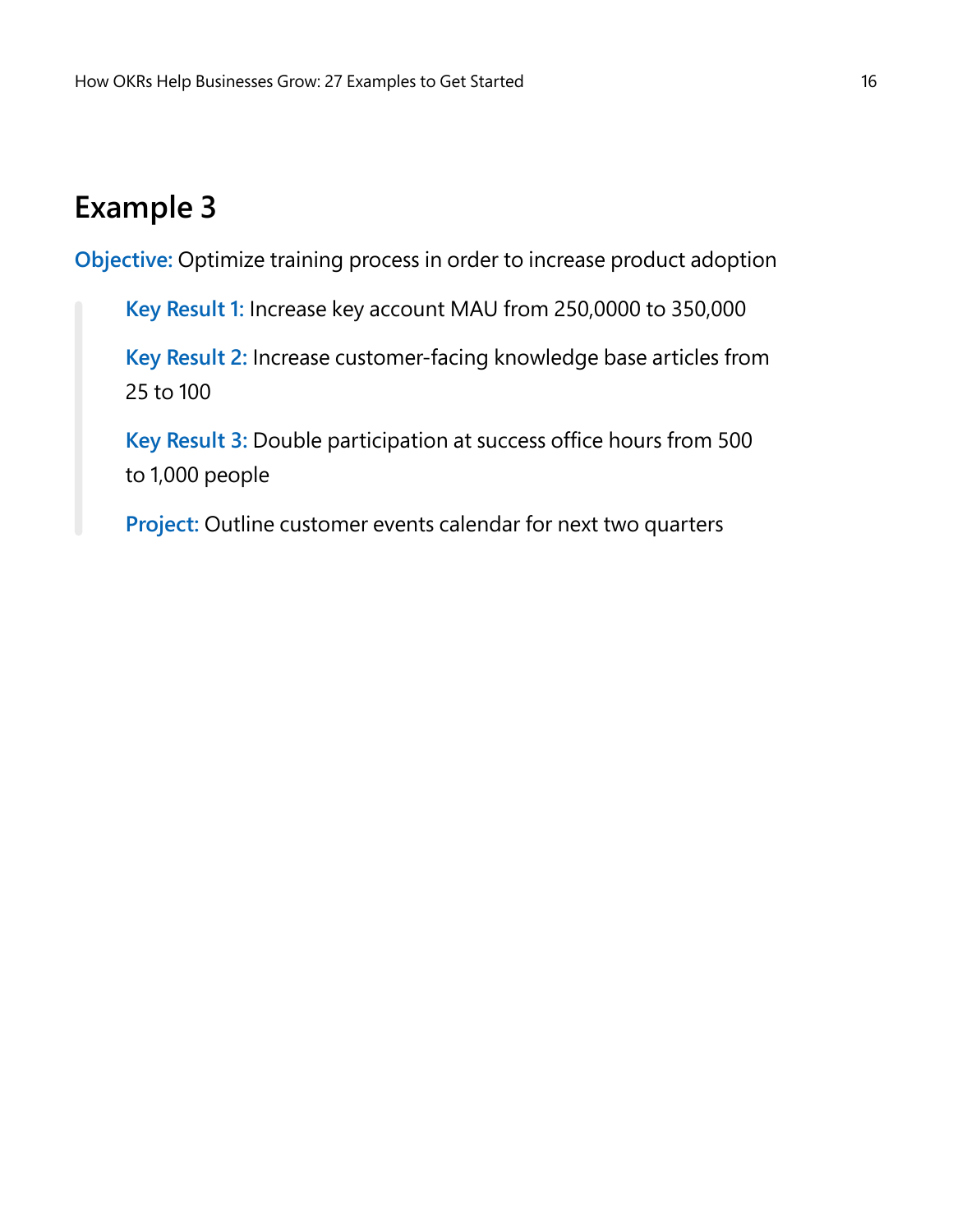## **OKR Examples for Product & Engineering**

### **Example 1**

**Objective:** Deliver a "must have" product in order to delight customers and grow our user base

**Key Result 1:** Increase our NPS score from 40 to 50

**Key Result 2:** Increase daily active users (DAUs) from 1,200 to 1,500

**Key Result 3:** Achieve 1,000 downloads in the app store

**Project 1:** Launch mobile version of product

**Project 2:** Develop bug tracker for mobile complaints

### **Example 2**

**Objective:** Launch 2.0 version of product in order to fix bugs, refine UI and drive user engagement

**Key Result 1:** Reduce number of support tickets from 120/month to 30/month **Key Result 2:** Reduce number of steps in check out process from 9 to 6 **Key Result 3:** Increase user time spent on site from 2:37 per session to 3:45 per session **Project 1:** Perform a click study **Project 2:** Compile bug report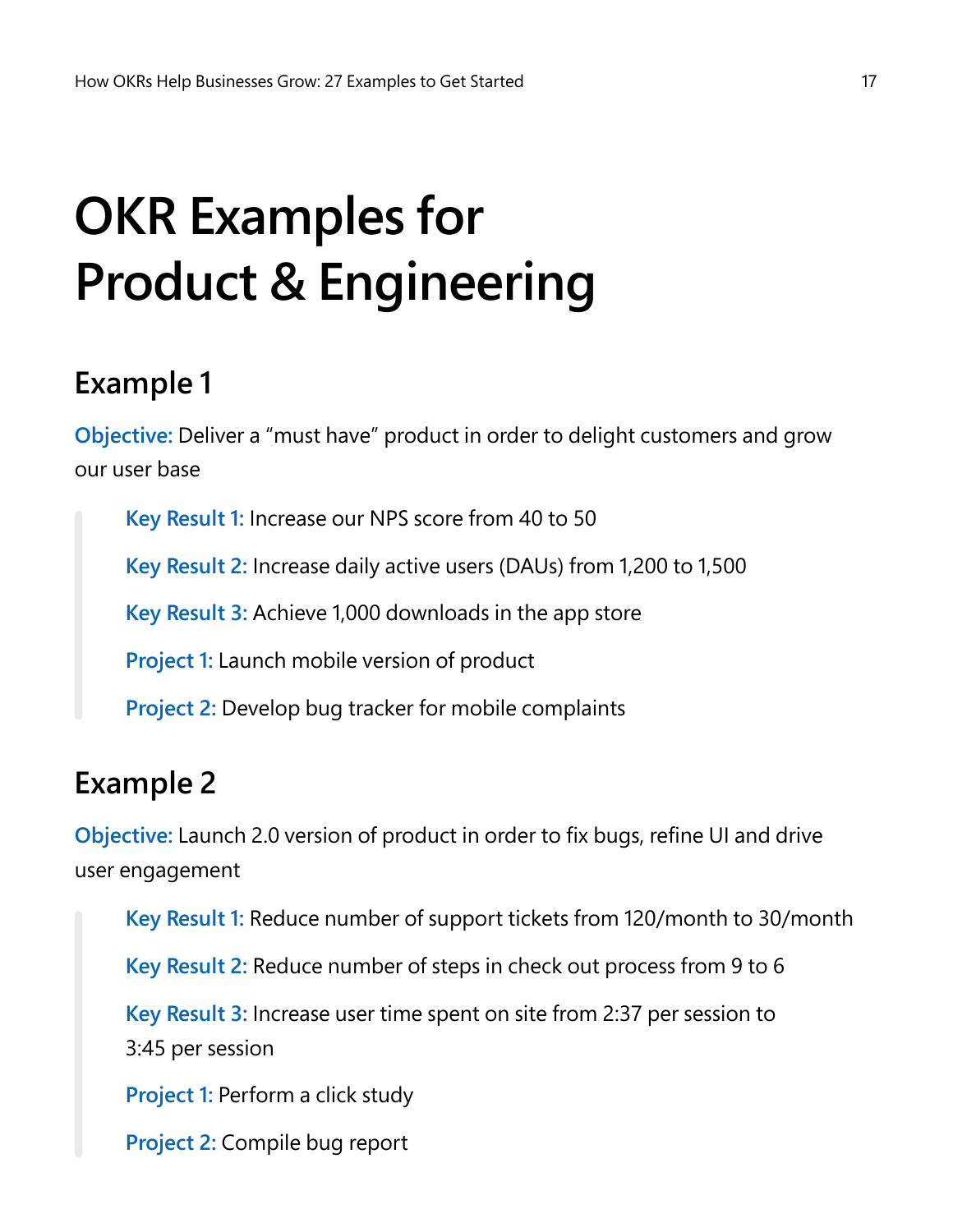**Objective:** Ensure a reliable, scalable, and secure online platform to enable successful operations for internal teams and external customers

**Key Result 1:** Increase database security and integrity risk mitigation metrics by 10%

**Key Result 2:** Ensure all new hires take Security Awareness training and have deployed Mobile Device Management solutions within 30 days

**Key Result 3:** Reduce average response time to customer security and compliance requests from 3 business days to 2

**Project 1:** Obtain Service Organization Control 2 Type 1 certification

**Project 2:** Enable sales team to secure deals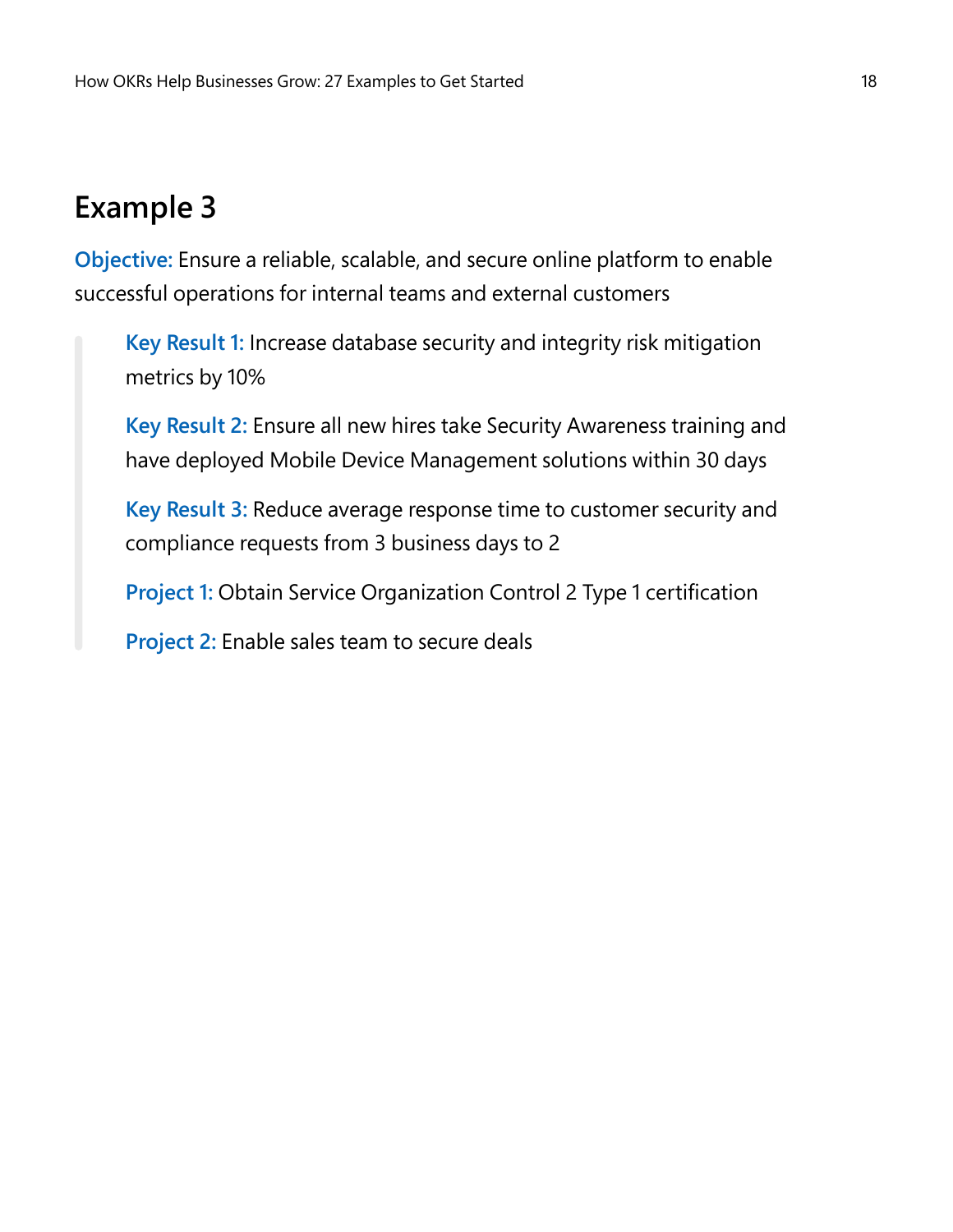### **OKR Examples for Human Resource Managers**

### **Example 1**

**Objective:** Increase employee retention in order to do our best work

**Key Result 1:** Reduce voluntary attrition from 30% to 10%

**Key Result 2:** Increase ratio of open positions filled internally vs externally from 30% to 50%

**Key Result 3:** 100% of our employees have a standardized career plan approved by HR

**Project 1:** Offer 5 new courses for internal career development

**Project 2:** Revamp our exit interviews to better capture reasons for leaving

### **Example 2**

**Objective:** Launch a comprehensive diversity and inclusion program in order to enhance our culture

**Key Result 1:** 90% of our employees give a score of 4 + when asked "our company embraces DEI as part of our DNA

**Key Result 2:** Increase company diversity by 10 percentage points to reflect the local community we serve

**Key Result 3:** Score 80% or above on our third-party DEI audit

**Project 1:** Hire a Director of DEI

**Project 2:** Research and select consulting partner to deliver 4 DEI events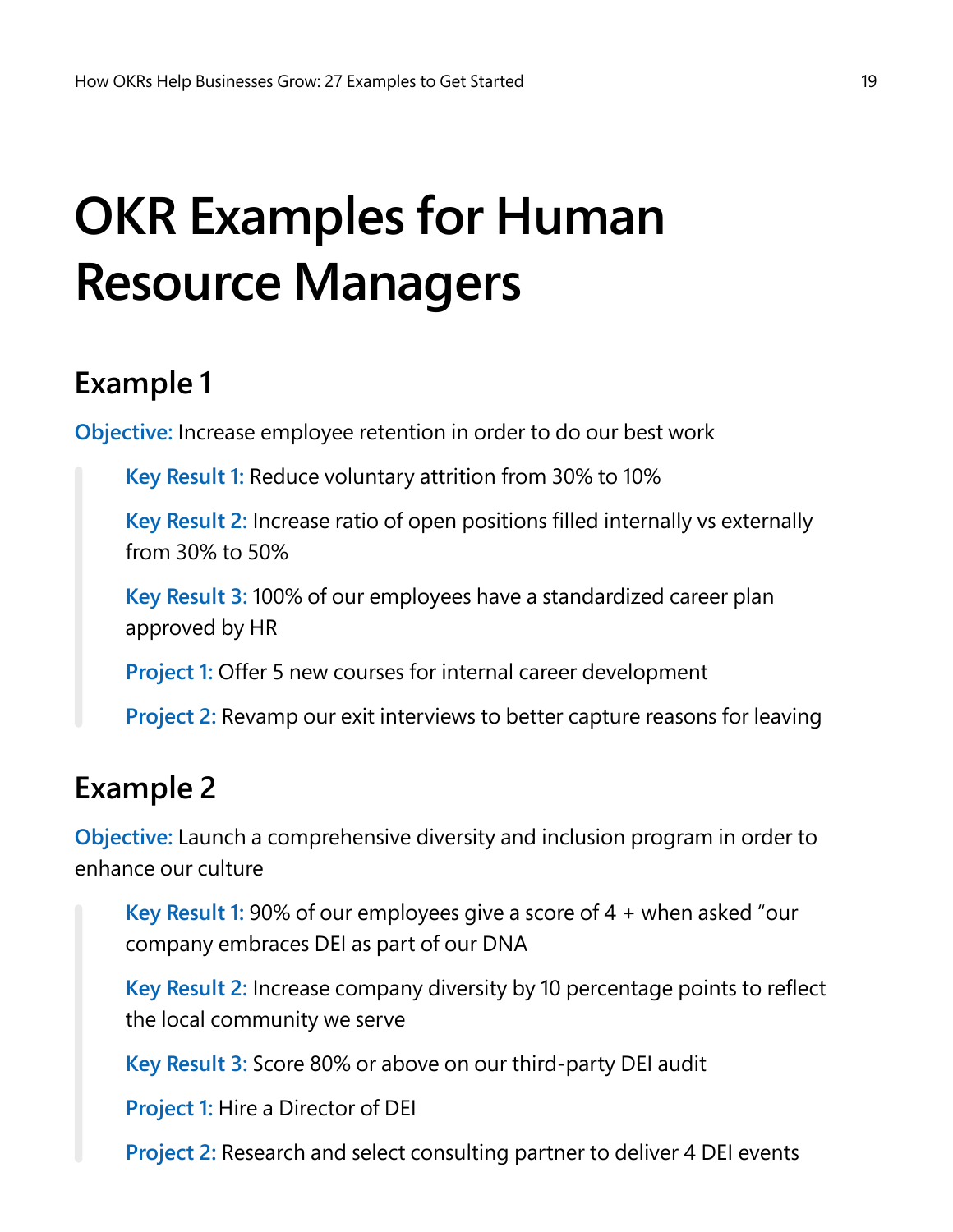**Objective:** Revamp our employee hiring portal in order to attract the best talent

**Key Result 1:** Reduce time to hire from 2 months to 1 month **Key Result 2:** 100% of job postings in Q1 pass the gender-neutral test before going live **Key Result 3:** Increase candidate satisfaction score from 30% to 50% **Project 1:** Replace current ATS with a modern vendor

**Project 2:** Train all hiring managers on the new interview process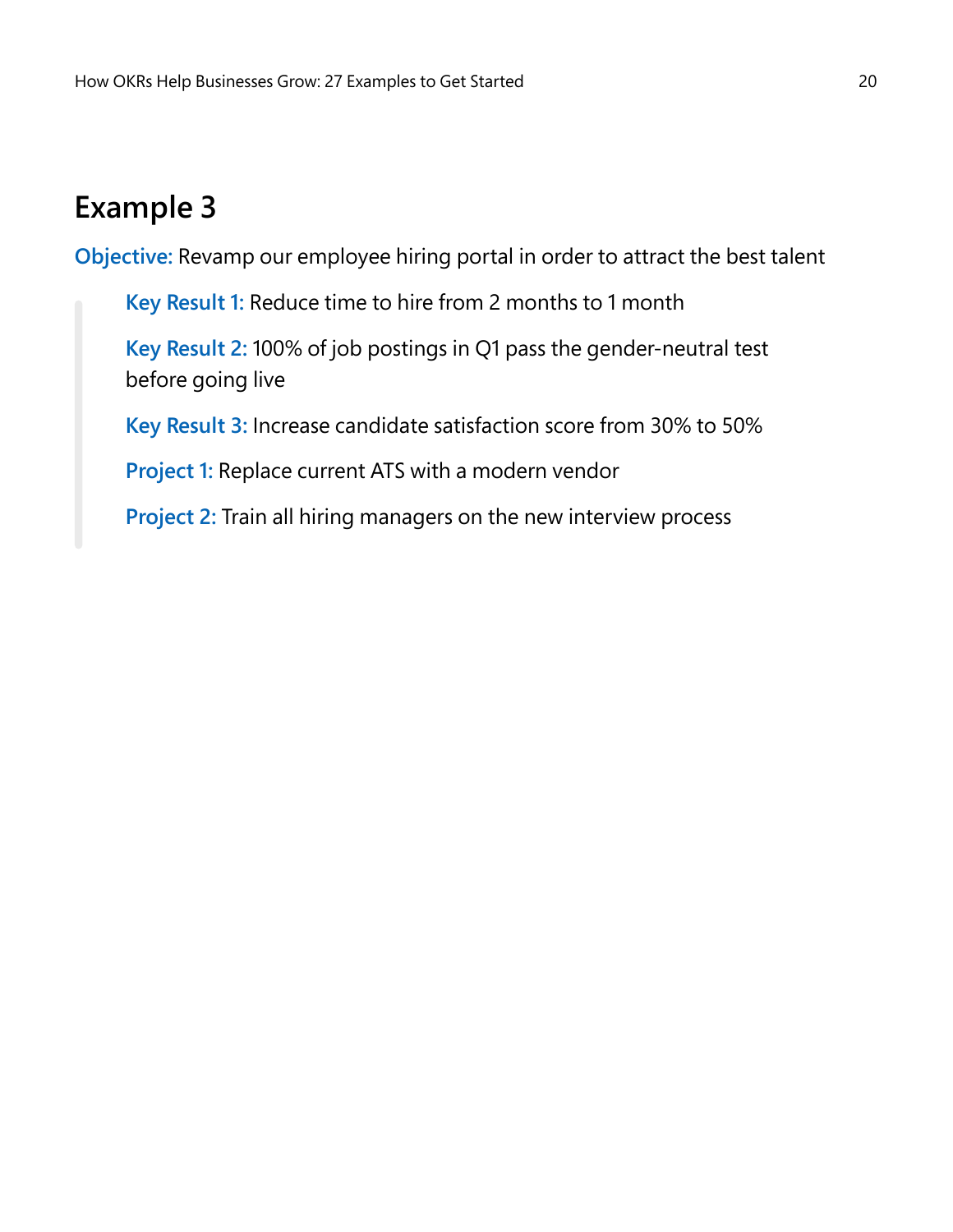### **OKR Examples for Finance**

### **Example 1**

**Objective:** Focus on controlling cash burn in order to improve operational efficiency

**Key Result 1:** Increase company runway from 4 months to 6 months

**Key Result 2:** Reduce budget approval process from 30 days to 20 days

**Key Result 3:** 95% of customers pay their invoices within 30 days

**Project 1:** Audit past 4 quarterly budgets to improve future budgeting process

**Project 2:** Create new employee reimbursement process and playbook

### **Example 2**

**Objective:** Improve book-keeping and accounting operations in order to provide timely and error-free financial results

**Key Result 1:** Reduce time to complete final month-end numbers from 15 days to 10 days

**Key Result 2:** Ensure 100% of customer purchase data is synchronized between Salesforce and Stripe

**Key Result 3:** Reduce average number of required changes to month-end financials after close from 4.1 to 1.5

**Project 1:** Provide training to all customer support agents on Stripe

**Project 2:** Create a standardized process for account executives to collect account payable in a more secure way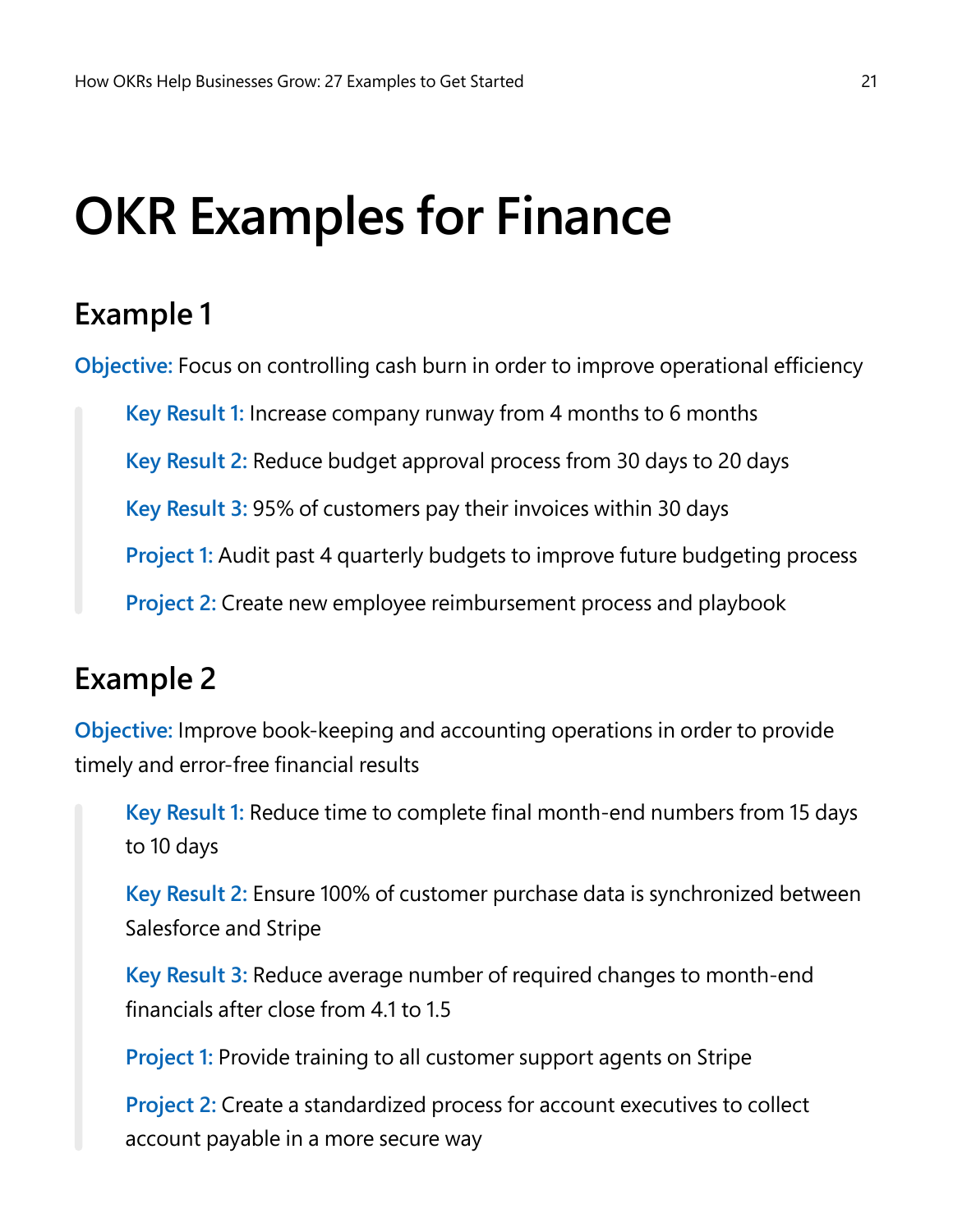**Objective:** Rebuild company's salary structure in order to promote equity and fairness across our workforce

**Key Result 1:** Increase employee salary satisfaction rating specifically for compensation from 50% to 75%

**Key Result 2:** 95% of employees are confirmed into their appropriate salary band

**Key Result 3:** Reduce discrepancies of salary within same job level from 10% to 7%

**Project 1:** Conduct industry salary research for latest comparison ranges

**Project 2:** Present company-wide the new salary structure for transparency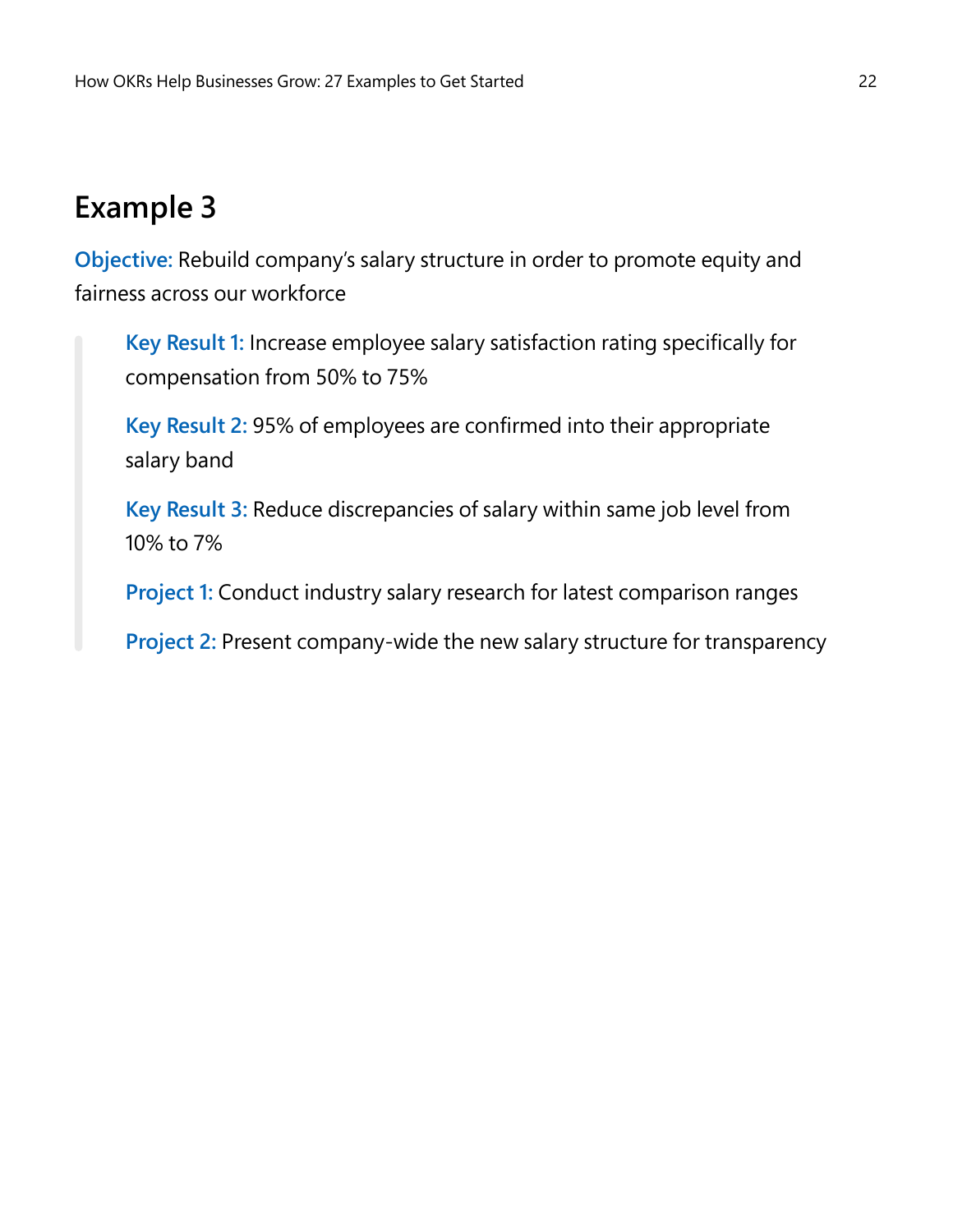### **OKR Examples for Designers**

### **Example 1**

**Objective:** Revamp website in order to increase customer engagement

**Key Result 1:** Increase website traffic from 10k to 25k daily visitors

**Key Result 2:** Reduce clicks between major pages from 5 to 2

**Key Result 3:** Increase average time on home page from 52 seconds to 120 seconds

**Project 1:** Add 5 product videos to website

**Project 2:** A/B test landing page design layout

### **Example 2**

**Objective:** Support all requests from marketing and sales

**Key Result 1:** Increase infographic downloads by 25%

**Key Result 2:** Update ad design to increase clicks on ads by 30%

**Key Result 3:** Develop 10 new sales enablement materials

**Project 1:** Complete 1 e-book for marketing

**Project 2:** Complete 15 infographics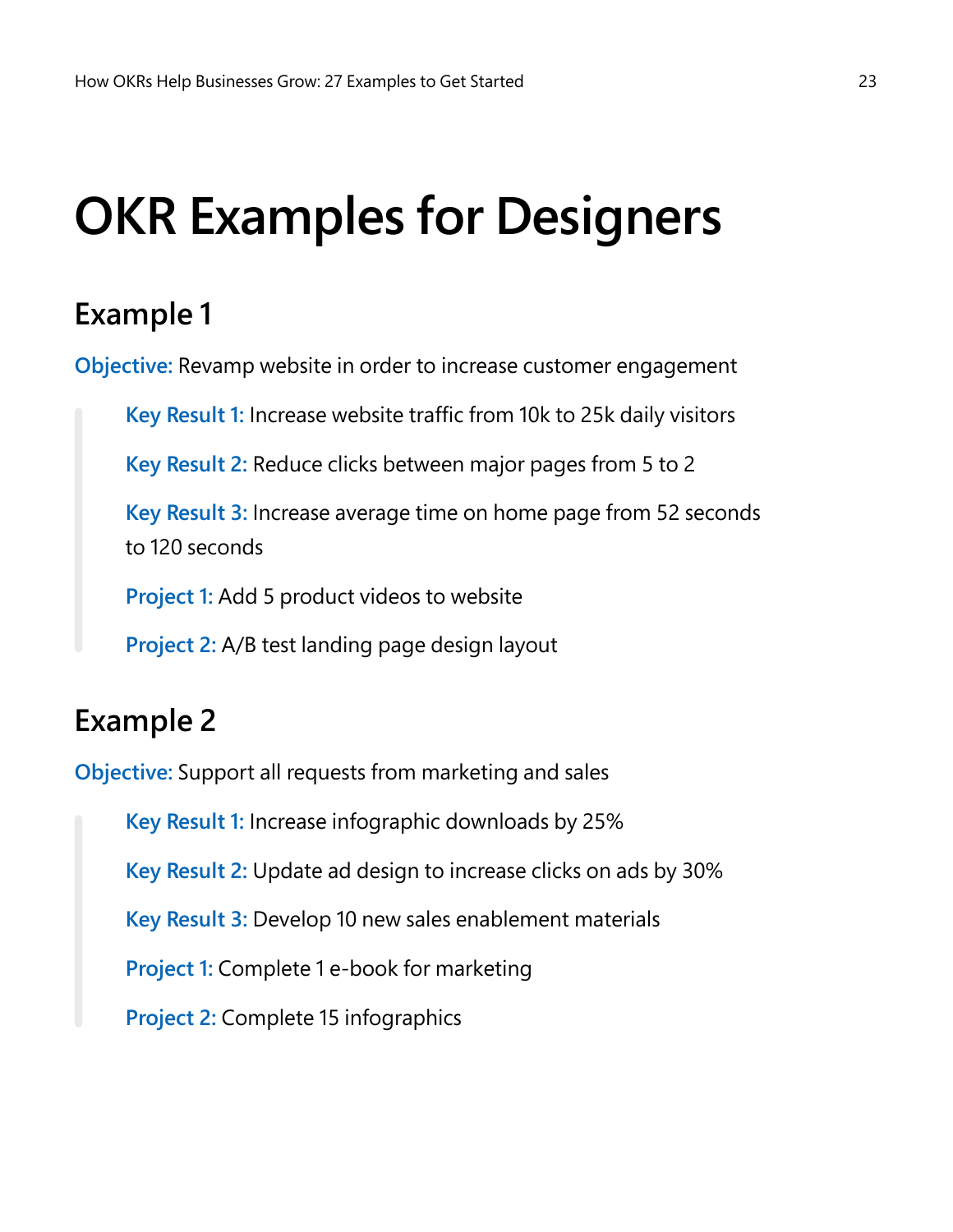**Objective:** Develop customer enablement materials in order to ease product adoption

**Key Result 1:** Increase number of downloadable assets from 10 to 25 **Key Result 2:** Rebrand 85% of material in resource library

**Key Result 3:** Create material for at least 5 different business verticals

**Project 1:** Develop rebranding hex guide for all new material

**Project 2:** Compile list of existing material for rebranding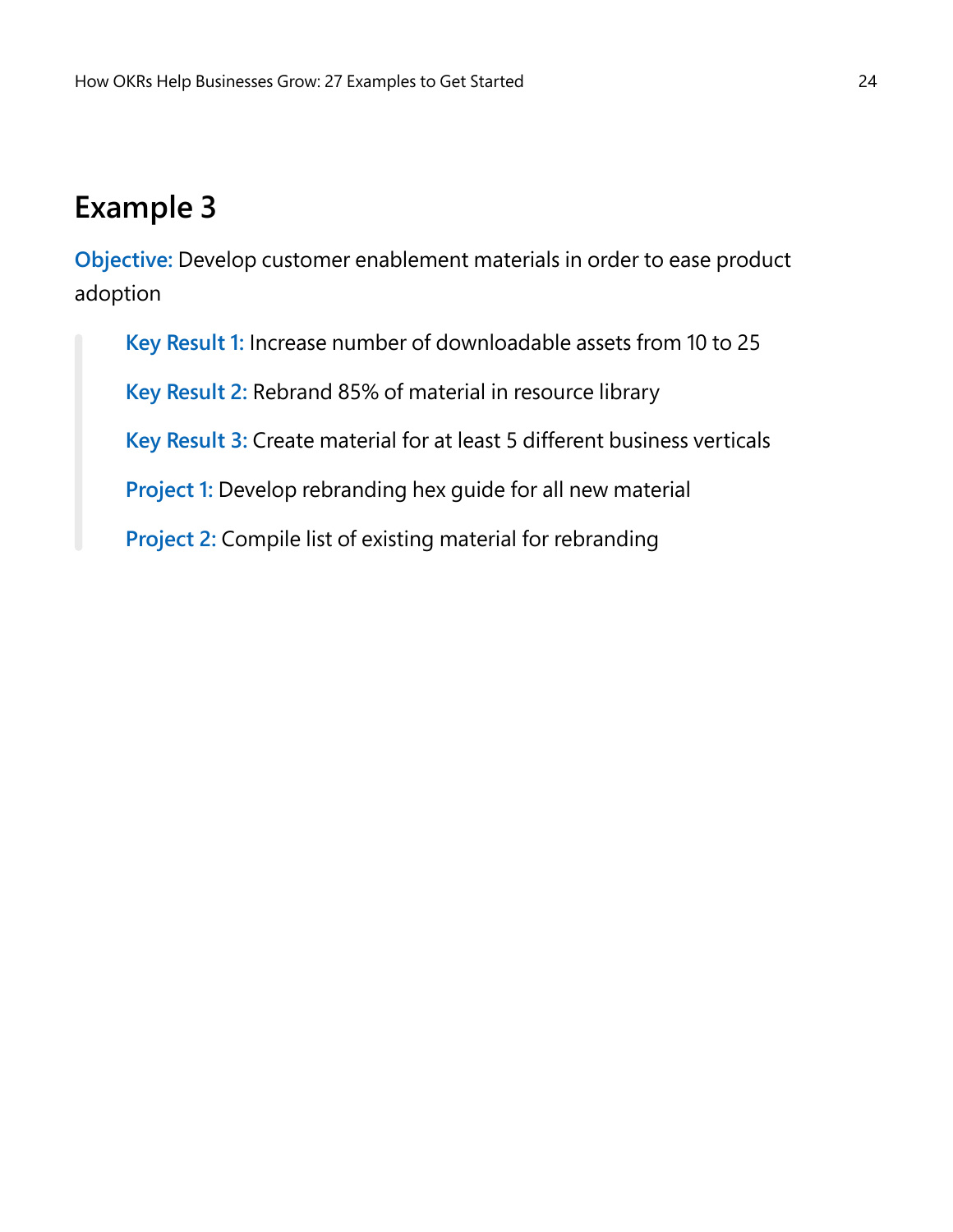## **Company-Wide and Department-Wide OKRs: How They Align**

#### **Company-Level Objective:**

Build a world class company culture to attract and retain the best employees

#### **Company-Level Key Results:**

**•** Reduce voluntary attrition of our employees from 25% to 10%

#### **Company-Level Key Initiatives:**

**•** We are committed to increase diversity through recruitment at universities in 3 new geographic regions.

#### **Human Resources Department Objective:**

Launch a comprehensive diversity and inclusion program in order to enhance our culture

#### **Human Resources Department Key Results:**

- **•** 90% of our employees give a score of 4 + when asked "our company embraces DEI as part of our DNA
- **•** Increase company diversity by 10 percentage points to reflect the local community we serve
- **•** Score 80% or above on our third-party DEI audit

#### **Human Resources Department Key Projects:**

- **•** Hire a Director of DEI
- **•** Research and select consulting partner to deliver 4 DEI events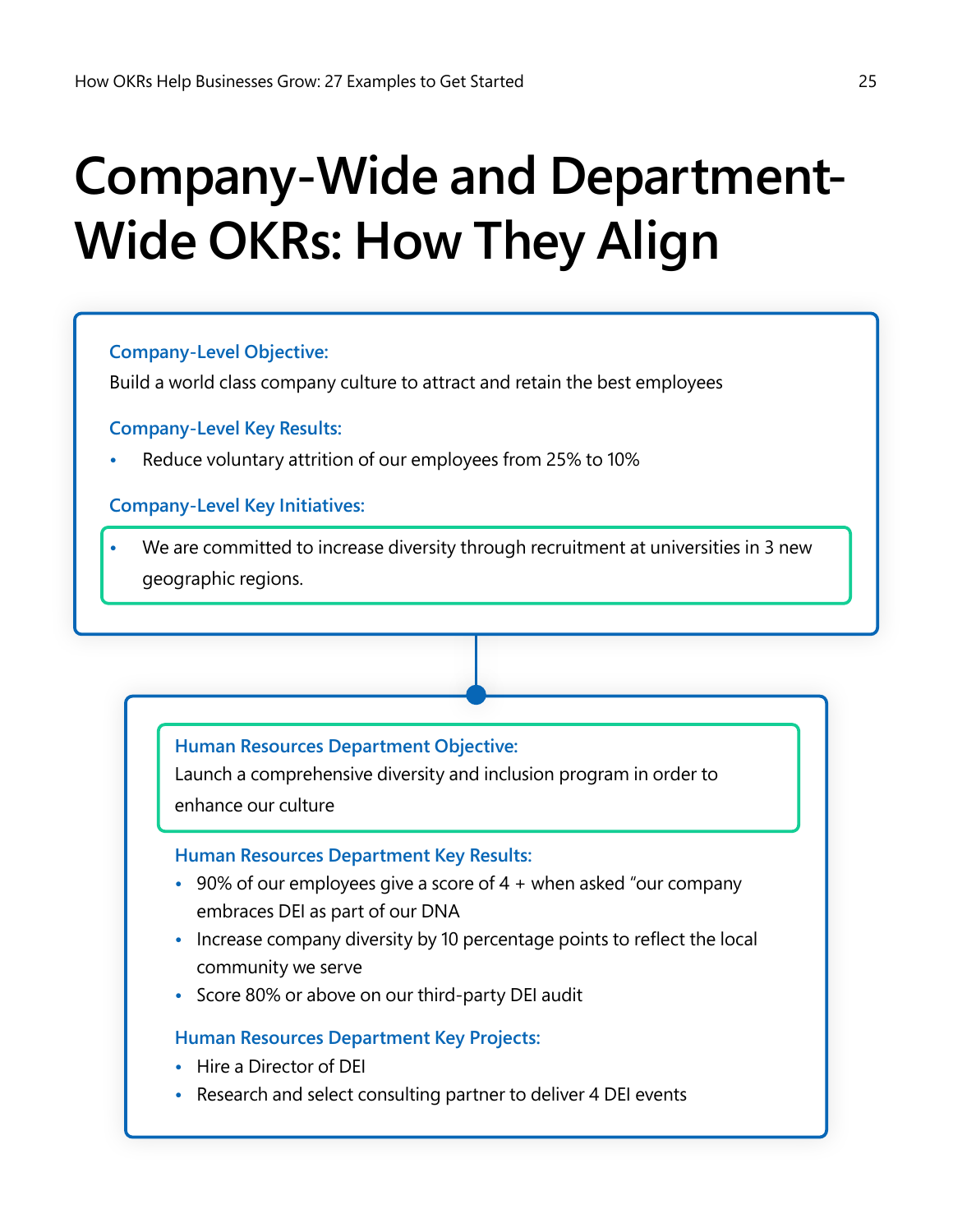## **Microsoft Viva Ecosystem:**

**Customize, extend, and integrate**

With Microsoft Viva, implementing an employee experience platform doesn't require a technology transformation. Viva provides an open and extensible platform, with an ecosystem of partners so it works with many of your existing systems and tools. With Viva, you can extend your existing investments by better connecting them together and making them available in a more modern experience for your employees. Learn more about the Microsoft Viva ecosystem by visiting [our website](https://www.microsoft.com/microsoft-viva).